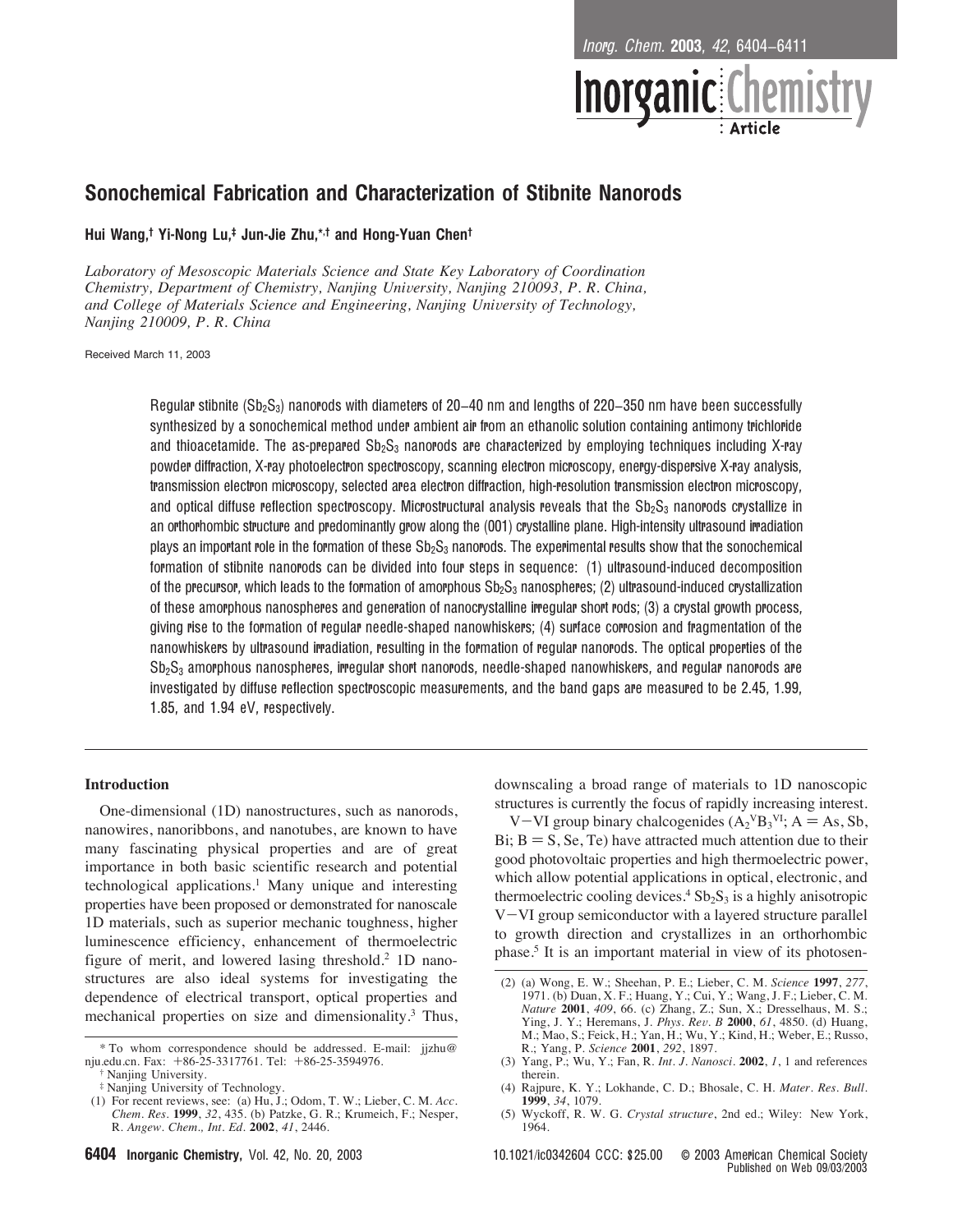#### *Sonochemical Fabrication of Stibnite Nanorods*

sitivity and thermoelectric properties. It finds special applications in target materials for television cameras, microwave switching, paint and polymer industries, and various optoelectric devices.6 It has also been regarded as a prospective material for solar energy conversion because of its good photosensitivity.7 Over the past two decades, a variety of experimental approaches have been established to prepare  $Sb<sub>2</sub>S<sub>3</sub>$ , either in the form of powders or solid thin films. Amorphous and polycrystalline  $Sb_2S_3$  films have been prepared by vacuum evaporation<sup>8</sup> and chemical bath deposition.<sup>6,9</sup> However, most of the as-prepared  $Sb_2S_3$  films are amorphous and need to be annealed at high temperatures to crystallize. The solvothermal process has emerged as a powerful tool for generating crystalline  $Sb_2S_3$  powders and systematizing controlled synthesis of morphologies. It has been reported that  $Sb_2S_3$  powders with different morphologies including irregular platelike particles,<sup>10</sup> nanometer- and submicrometer-sized rods, $11$  and bulk polygonal tubular crystals<sup>12</sup> can be prepared under solvothermal conditions. Nanostructural stibnite-amine composites have also been prepared by employing self-assembled organic amine templates.13

Currently, the study of physical and chemical effects of ultrasound irradiation is a rapidly growing research area. When liquids are irradiated with high-intensity ultrasound irradiation, acoustic cavitations (the formation, growth, and implosive collapse of the bubbles) provide the primary mechanism for sonochemical effects. During cavitation, bubble collapse produces intense local heating, high pressures, and extremely rapid cooling rates.<sup>14</sup> These transient, localized hot spots can drive many chemical reactions, such as oxidation, reduction, dissolution, decomposition, and promotion of polymerization.15 Some of the most important recent aspects of sonochemistry have been its applications in the synthesis and modification of both organic and inorganic materials.16 The acoustic cavitation serves as an

- (6) Mane, R. S.; Lokhande, C. D. *Mater. Chem. Phys.* **2000**, *65*, 1.
- (7) Nair, M. T. S.; Nair, K.; Garcia, V. M.; Pena, Y.; Arenas, O. L.; Garcia, J. C.; Gomez-Daza, O. *Proc. SPIE-Int. Soc. Opt. Eng.* **1997**, *3138*, 186.
- (8) (a) Ghosh, C.; Varma, B. P. *Thin Solid Films* **1979**, *60*, 61. (b) Mahanty, S.; Merino, J. M.; Leon, M. *J. Vac. Sci. Technol., A* **1997**, *15*, 3060.
- (9) (a) Lokhande, C. D. *Indian J. Pure Appl. Phys.* **1991**, *29*, 300. (b) Desai, J. D.; Lokhande, C. D. *J. Non-Cryst. Solids* **1995**, *181*, 70. (c) Desai, J. D.; Lokhande, C. D. *Bull. Electrochem. Sci.* **1993**, *9*, 242. (d) Desai, J. D.; Lokhande, C. D. *Thin Solid Films* **1994**, *237*, 29. (e) Mane, R. S.; Sankapal, B. R.; Lokhande, C. D. *Thin Solid Films* **1999**, *353*, 29. (f) Savadogo, O.; Mandal, K. C. *J. Electrochem. Soc.* **1992**, *139* (*1*), L16. (g) Savadogo, O.; Mandal, K. C. *Sol. Energy Mater. Sol. Cells* **1992**, *26*, 117. (h) Nair, M. T. S.; Pena, Y.; Campos, J.; Garcia, V. M.; Nair, P. K. *J. Electrochem. Soc.* **1998**, *145*, 2113.
- (10) Yu, S. H.; Shu, L.; Wu, Y. S.; Qian, Y. T.; Xie, Y.; Yang, L. *Mater. Res. Bull.* **1998**, *33*, 1207.
- (11) Yang, J.; Zeng, J. H.; Yu, S. H.; Yang, L.; Zhang, Y. H.; Qian, Y. T. *Chem. Mater.* **2000**, *12*, 2924.
- (12) Zheng, X.; Xie, Y.; Zhu, L.; Jiang, X.; Jia, Y.; Song, W.; Sun, Y. *Inorg. Chem.* **2002**, *41*, 455.
- (13) Neeraj; Rao, C. N. R. *J. Mater. Chem.* **1998**, *8*, 279.
- (14) Suslick, K. S.; Choe, S. B.; Cichowlas, A. A.; Grinstaff, M. W. *Nature* **1991**, *353*, 414.
- (15) Suslick, K. S. *Ultrasound: Its Chemical, Physical and Biological Effects*; VCH: Weinhein, Germany, 1988.
- (16) Suslick, K. S.; Price, G. J. *Annu. Re*V*. Mater. Sci.* **1999**, *29*, 295 and the references therein.

effective means for concentrating the diffuse energy of ultrasound into a unique set of extreme conditions to produce novel materials with unusual properties. Ultrasound irradiation offers an attractive method for the preparation of nanodimensional materials and has shown rapid growth in its application to nanomaterials science due to its unique reaction effects. Up to now, various kinds of nanodimesional inorganic materials have been synthesized sonochemically, such as metals,<sup>14,17</sup> carbides,<sup>18</sup> nitrides,<sup>19</sup> oxides,<sup>20</sup> chalcogenides,<sup>21</sup> and core/shell nanocomposites.<sup>22</sup>

In this study, we use high-intensity ultrasound irradiation to induce the preferential 1D growth of  $Sb_2S_3$  along the (001) crystalline plane and have successfully prepared  $Sb_2S_3$ nanorods. The as-prepared  $Sb_2S_3$  nanorods are characterized by X-ray powder diffraction (XPRD), X-ray photoelectron spectroscopy (XPS), scanning electron microscopy (SEM), energy-dispersive X-ray analysis (EDAX), transmission electron microscopy (TEM), selected area electron diffraction (SAED), high-resolution transmission electron microscopy (HRTEM), and optical diffuse reflection spectroscopy (DRS). The procedure of the sonochemical formation of the  $Sb_2S_3$ nanorods has also been investigated.

## **Experimental Section**

All the reagents used in our experiments were of analytical purity and were used without further purification. Anhydrous antimony trichloride (SbCl<sub>3</sub>) was purchased from Beijing Chemical Reagents Factory (Beijing, China). Thioacetamide (CH<sub>3</sub>CSNH<sub>2</sub>) was purchased from Nanjing chemical reagents factory (Nanjing, China). Absolute ethanol and acetone were purchased from Shanghai chemical reagents factory (Shanghai, China).

In a typical procedure, 0.45 g of anhydrous antimony trichloride and 0.50 g of thioacetamide were dissolved in 50 mL of absolute ethanol in an 100 mL two-necked round-bottom flask. Then the mixture solution was exposed to high-intensity ultrasound irradiation under ambient air for 120 min. Ultrasound irradiation was accomplished with a high-intensity ultrasonic probe (Xinzhi Co., Xinzhi, China; 1.2 cm-diameter; Ti-horn, 20 kHz, 100 W/cm2)

- (17) For examples, see: (a) Koltypin, Y.; Katabi, G.; prozorov, R.; Gedanken, A. *J. Non-Cryst. Solids* **1996**, *201*, 159. (b) Nagata, Y.; Mizukoshi, Y.; Okitsu, K.; Maeda, Y. *Radiat. Res.* **1996**, *146*, 333. (c) Okitsu, K.; Mizukoshi, Y.; Bandow, H.; Maeda, Y.; Yamamoto, T.; Nagata, Y. *Ultrason. Sonochem.* **1996**, *3*, S249.
- (18) For examples, see: (a) Hyeon, T.; Fang, M.; Suslick, K. S. *J. Am. Chem. Soc.* **1996**, *118*, 5492. (b) Suslick, K. S.; Hyeon, T.; Fang, M. *Chem. Mater.* **1996**, *8*, 2172.
- (19) Koltypin, Y.; Cao, X.; Prozorov, R.; Balogh, J.; Kaptas, D.; Gedanken, A. *J. Mater. Chem.* **1997**, *7*, 2453.
- (20) For examples, see: (a) Cao, X.; Koltypin, Yu.; Katabi, G.; Felner, I.; Gedanken, A. *J. Mater. Res.* **1997**, *12*, 402. (b) Dhas, N. A.; Gedanken, A. *J. Phys. Chem. B* **1997**, *101*, 9495. (c) Kumar, R. V.; Diamant, Y.; Gedanken, A. *Chem. Mater.* **2000**, *12*, 2301. (d) Patra, A.; Sominska, E.; Ramesh, S.; Koltypin, Yu.; Zhong, Z.; Minti, H.; Reisfeld, R.; Gedanken, A. *J. Phys. Chem. B* **1999**, *103*, 3361.
- (21) For examples, see: (a) Mdleleni, M. M.; Hyeon, T.; Suslick, K. S. *J. Am. Chem. Soc.* **1998**, *120*, 6189. (b) Sostaric, J. Z.; Caruso-Hobson, R. A.; Mulvaney, P.; Grieser, F. *J. Chem. Soc., Faraday Trans.* **1997**, *93*, 1791. (c) Zhu, J. J.; Koltypin, Y.; Gedanken, A. *Chem. Mater.* **2000**, *12*, 73. (d) Wang, H.; Zhu, J. J.; Zhu, J. M.; Chen, H. Y. *J. Phys. Chem. B* **2002**, *106*, 3848. (e) Harpenness, R.; Palchik, O.; Gedanken, A.; Palchik, V.; Amiel, S.; Slifkin, M. A.; Weiss, A. M. *Chem. Mater.* **2002**, *14*, 2094.
- (22) For examples, see: (a) Dhas, N. A.; Zaban, A.; Gedanken, A. *Chem. Mater.* **1999**, *11*, 806. (b) Dhas, N. A.; Gedanken, A. *Appl. Phys. Lett.* **1998**, *72*, 2514. (c) Breen, M. L.; Dinsmore, A. D.; Pink, R. H.; Qadri, S. B.; Ratna, B. R. *Langmuir* **2001**, *17*, 903.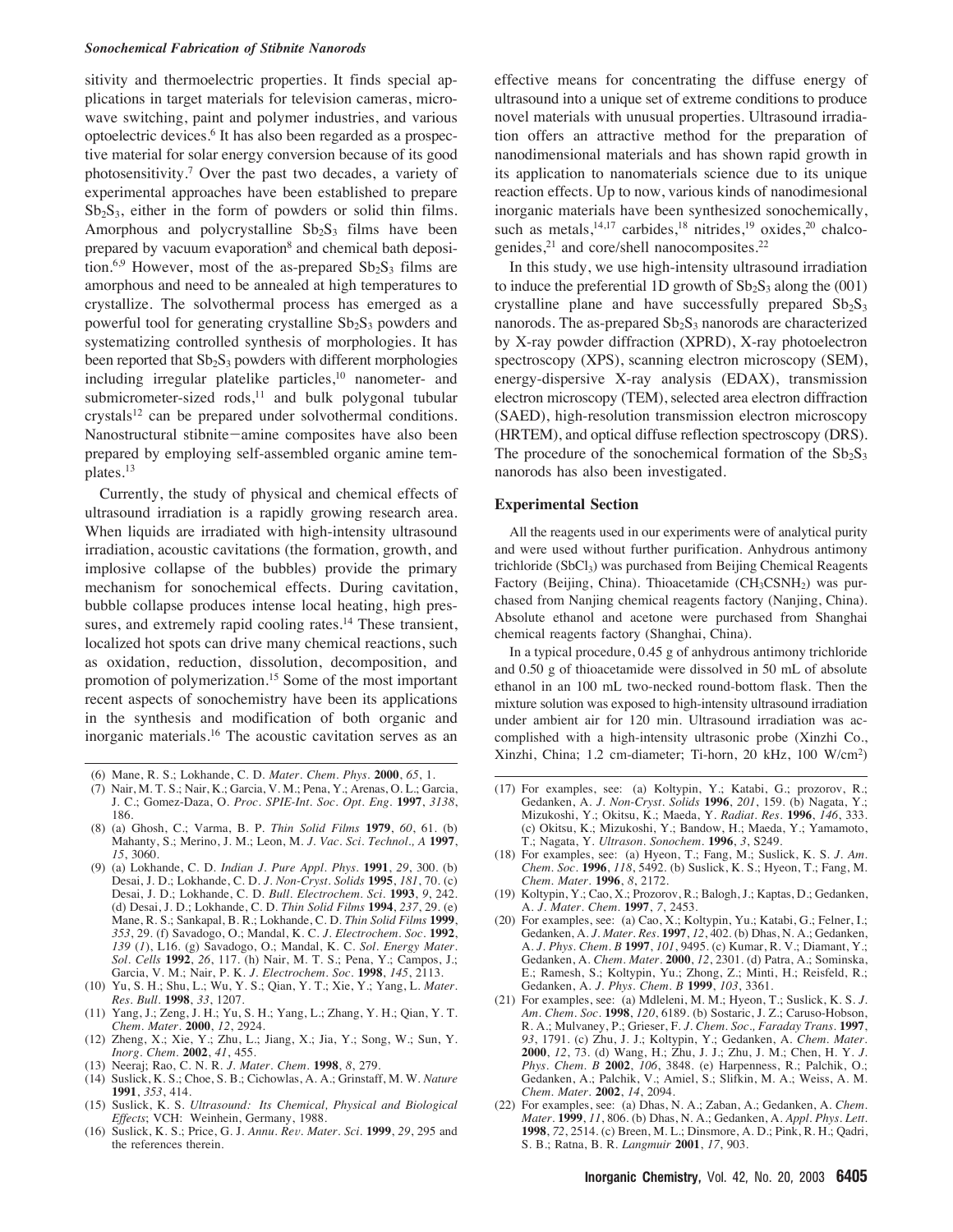immersed directly in the reaction solution. During the reaction, one of the two necks of the flask was linked to the ultrasonic probe and sealed, and the other one was connected with a condensation tube. The sonication was conducted without cooling so that the temperature of the reactant mixture increased gradually during the sonication and a temperature of 333 K was reached at the end of the reaction. When the reaction was finished, a dark brown precipitate was obtained. After cooling of the sample to room temperature, the precipitate was separated by centrifuging at a rotation rate of 10000 rounds/s, washed with absolute ethanol, distilled water, and acetone in sequence, and dried in air at room temperature. The final product was in the form of dark brown powders and was characterized by XPRD, XPS, SEM, EDAX, TEM, SAED, HRTEM, and DRS.

X-ray powder diffraction (XPRD) measurements were performed on a Shimadzu XD-3A X-ray diffractometer with graphitemonochromatized Cu K $\alpha$  radiation ( $\lambda = 0.154$  18 nm) and nickel filter. The acceleration voltage was 35 kV with a 150 mA current flux. Scatter and diffraction slits of 0.5 mm and collection slits of 0.3 mm were used. XRD were taken of the powders attached to a glass slide, and data were collected in the  $2\theta$  range from 20 to  $65^\circ$ , with a scanning rate of  $4^\circ$ /min and a sample interval of  $0.02^\circ$ . X-ray photoelectron spectra (XPS) were recorded on an ESCALAB MK II X-ray photoelectron spectrometer, using nonmonochromatized Mg K $\alpha$  X-ray as the excitation source and choosing C 1s (284.6 eV) as the reference line. Scanning electron micrograph (SEM) and energy-dispersive X-ray analysis (EDAX) patterns were taken on a JSM-6301F scanning electron microscopy, operated at 30 kV. Transmission electron micrograph (TEM) and selected area electron diffraction (SAED) patterns were recorded on a JEOL-JEM 200CX transmission electron microscope, using an accelerating voltage of 200 kV. High-resolution transmission electron micrographs (HRTEM) were obtained by employing a JEOL-2010 highresolution transmission electron microscope with a 200 kV accelerating voltage. A conventional CCD video camera was employed to digitize the micrographs, which was then processed using Digital Micrograph software. The point-to-point resolution was 0.19 nm, and lattice resolution was 0.144 nm. The samples used for TEM and HRTEM observations were prepared by dispersing some products in ethanol followed by ultrasonic vibration for 15 min and then placing a drop of the dispersion onto a copper grid coated with a layer of amorphous carbon. Diffuse reflection spectra (DRS) were recorded on a Shimadzu UV-2100 recording spectrophotometer scanning from 850 to 350 nm at room temperature. The scanning rate was 500 nm/min, and BaSO<sub>4</sub> was used as a reference.

## **Results and Discussion**

**Characterizations of the Stibnite Nanorods.** XPRD measurements were carried out to determine the crystalline phase of the as-prepared powders. The XPRD pattern of the product is shown in Figure 1. All the diffraction peaks can be indexed to be a pure orthorhombic phase for  $Sb_2S_3$  with cell parameters of  $a = 11.181$ ,  $b = 11.289$ , and  $c = 3.830$ Å, which are in good agreement with the literature values.<sup>23</sup> The intensities and positions of the peaks match those data reported in the literature very well. No peaks of any other phases are detected, indicating the high purity of the product.

XPS measurements provide further information for the evaluation of the composition and purity of the product. The



**Figure 1.** XPRD pattern of the as-prepared  $Sb_2S_3$  nanorods.

wide-scan XPS spectrum of the product is shown in Figure 2a. The C 1s binding energy obtained in the XPS analysis is located at 292.7 eV and should be standardized by using C 1s as the reference at 284.6 eV. All other peaks should be calibrated accordingly. No obvious impurities could be detected, indicating that the level of impurities is lower than the resolution limit of XPS. The high-resolution XPS spectra taken for Sb 4d and S 2p regions are shown in Figure 2b,c, respectively. Since the position of Sb 3d binding energy is superposed with that of O 2p binding energy, Sb 4d is taken for characterization. The strong peak located at 41.6 eV is assigned to the Sb 4d binding energy, and the peak measured in the S energy region detected at 169.6 eV is attributed to the S 2p transition, which coincides with the literature data. $^{24}$ Peak areas of Sb 4d and S 2p are measured, and quantification of the peaks gives the ratio of the Sb:S atomic ratio to be approximately 1:1.46, which is consistent with the given formula for  $Sb_2S_3$  within the experimental errors.

The dimension and morphology of the product were examined by SEM and TEM measurements. A typical SEM image, shown in Figure 3, reveals that the product presents a rodlike morphology with nanometer-sized diameters. The result of selected area EDAX measurements confirms that the sample area shown in Figure 3 contains only antimony and sulfur atoms, and the atomic ratio of Sb:S is calculated to be 1:1.42, which is in good accordance with the XPS results. A representative TEM image of the as-prepared  $Sb_2S_3$ nanorods (Figure 4a) reveals that this sample is composed of nanorods with diameters of 20-40 nm and lengths of 220-350 nm. The SAED pattern (Figure 4b) recorded on an individual  $Sb_2S_3$  nanorod with a convergent electron beam indicates that the stibnite nanorods exhibit a single-crystalline structure with a preferred growth oriented along the (001) crystalline plane.

HRTEM images recorded on individual nanorods provide further insight into their structures. The HRTEM image of a single  $Sb_2S_3$  nanorod (Figure 5a) exhibits good crystalline and clear lattice fringes. It shows that this  $Sb_2S_3$  nanorod crystallizes in a single-crystalline orthorhombic structure. In addition, we have observed that this  $Sb<sub>2</sub>S<sub>3</sub>$  nanorod has a very thin fuzzy shell. This is probably due to the amorphous species absorbed on the surface of the crystalline nanorods.

<sup>(23)</sup> *Joint Committee on Powder Diffraction Standards (JCPDS)*; No 6-0474.

<sup>(24)</sup> Wagner, C. D.; Riggs, W. M.; Davis, L. E.; Moulder J. F.; Muilenberg, B. E. *Handbook of X-ray Photoelectron Spectroscopy*; Perkin-Elmer, Physical Electronics Division: Eden Prairie, Mn, 1979.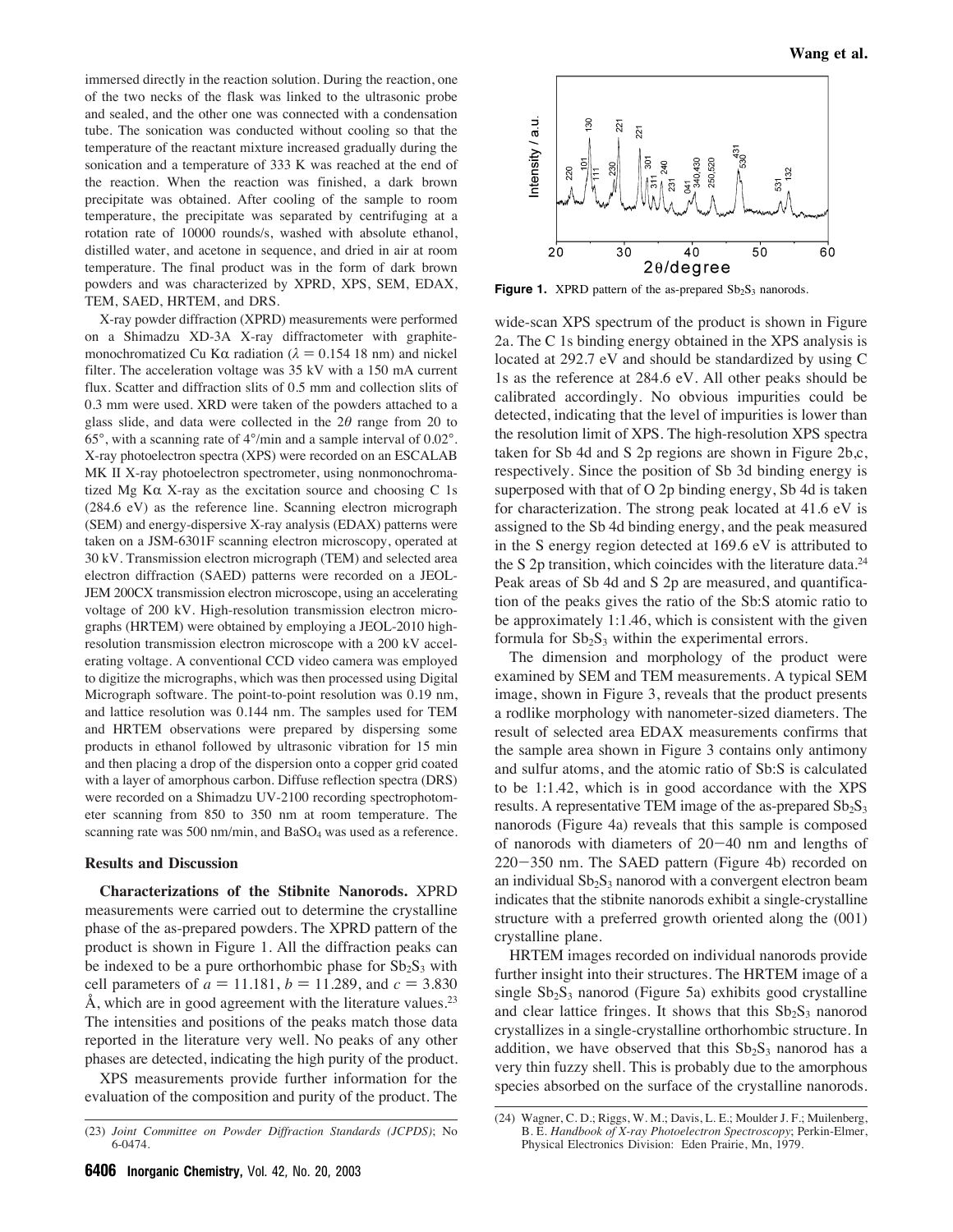

**Figure 2.** XPS spectra of the as-prepared Sb<sub>2</sub>S<sub>3</sub> nanorods: (a) wide scan spectrum; (b) high-resolution spectrum for Sb 4d; (c) high-resolution spectrum for S 2p.

Similarly, a fuzzy shell on the surface of electrochemically deposited CdS nanowires have also been reported previously.<sup>25</sup> In a HRTEM image taken for another  $Sb_2S_3$  nanorod with a higher magnification (Figure 5b), the interplanar spacing is measured to be about 0.38 nm, which corresponds to the (001) plane of the orthorhombic system of  $Sb_2S_3$ . The continuous (001) lattice fringes are vertical to the rod axis. On the basis of the HRTEM observations, we are able to draw the conclusion that these  $Sb_2S_3$  nanorods preferentially grow along the (001) direction. The illustration of the structure of the  $Sb_2S_3$  nanorods can be schematically shown in Figure 6.

The study of the optical properties of the materials provides a convenient and effective method for explaining some important features concerning the band structures. The importance of crystal dimensions in the quantum dot size regime is expressed in the variation of the semiconductor energy level structure. To investigate these properties, optical transmission or reflection spectra are most commonly measured. Since our product is in the form of powders, we employed diffuse reflection spectroscopy measurements as the characterization tool. We have measured the optical DRS of the as-prepared  $Sb_2S_3$  nanorods to resolve the excitonic or interband (valence-conduction band) transitions of this sample, which allows us to calculate the band gap. The diffuse reflection spectrum of the  $Sb<sub>2</sub>S<sub>3</sub>$  nanorods measured

<sup>(25)</sup> Xu, D.; Xu, Y.; Chen, D.; Guo, G.; Gui, L.; Tang, Y. *Chem. Phys. Lett.* **2000**, *325*, 340.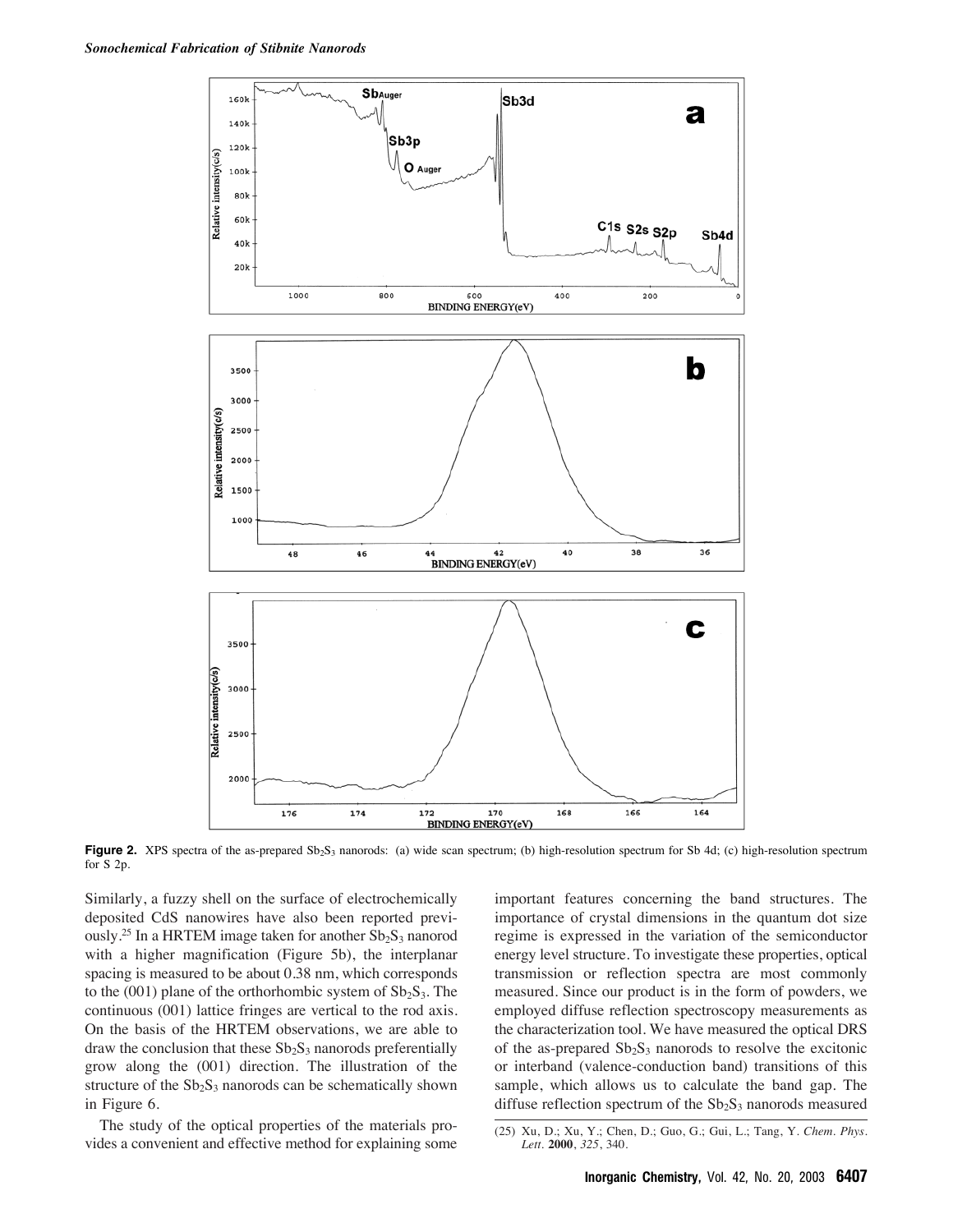

**Figure 3.** Typical SEM image of the as-prepared Sb<sub>2</sub>S<sub>3</sub> nanorods.



**Figure 4.** (a) Typical TEM image of the as-prepared  $Sb_2S_3$  nanorods. (b) TEM image of an individual  $Sb_2S_3$  nanorod. The inset is the SAED pattern recorded on this rod.

at room temperature is shown in Figure 7a. The curve ascends sharply from the wavelength at about 800 nm, and the optical absorption edge is approximately located at 650 nm. An estimation of the band gap value is obtained by the intersection point of the tangent of the absorption edge with the extended line of the diffuse reflection at lower wavelength. The as-obtained band gap value is 1.94 eV, which is larger than the reported data of 1.75 eV for  $Sb_2S_3$  bulk material.9g Figure 7b shows the diffuse reflection spectrum



**Figure 5.** (a) HRTEM image of an individual  $Sb_2S_3$  nanorod. (b) HRTEM image with a higher magnification, revealing the microstructure inside an Sb<sub>2</sub>S<sub>3</sub> nanorod.



**Figure 6.** Schematic illustration of the structure of an  $Sb_2S_3$  nanorod. The red spheres represent the S atoms, and the yellow spheres represent the Sb atoms. It is viewed along the (010) direction. The nanorod grows along the (001) crystal face.

of another  $Sb_2S_3$  powder sample. This sample was composed of rodlike single crystals with an average diameter of ca. 1.5  $\mu$ m and length of 20  $\mu$ m. The band gap of this sample is estimated to be 1.76 eV according to its diffuse reflection spectrum, which is very close to the reported value of  $Sb_2S_3$ bulk materials. Therefore, this sample can be referred to as the  $Sb_2S_3$  bulk crystals. (The preparation procedure and a typical SEM image of these  $Sb_2S_3$  bulk crystals are shown in the Supporting Information.) The increase in the band gap value is an indicative of the quantum size effects that the as-prepared  $Sb_2S_3$  nanorods exhibit. It is known that light absorption leads to an electron in the conduction band and a positive hole in the valence band. In the case of materials with extremely small sizes, they are confined to potential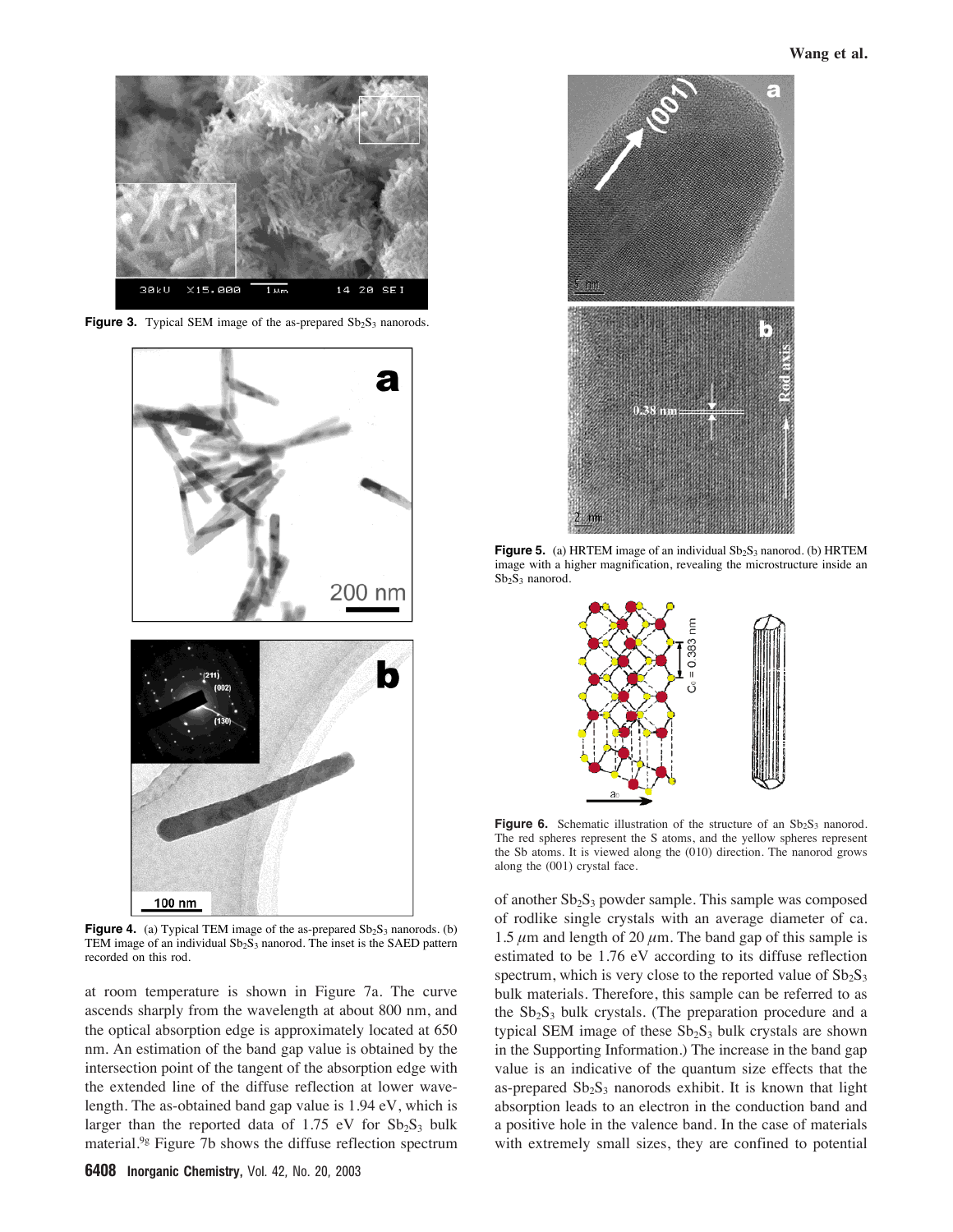

**Figure 7.** Diffuse reflection spectra of (a) the as-prepared  $Sb_2S_3$  nanorods and (b) rodlike  $Sb_2S_3$  bulk crystals (with average diameter of 1.5  $\mu$ m and length of 20  $\mu$ m).

wells of small lateral dimension and the energy difference between the position of conduction band and a free electron, which leads to a quantilization of their energy levels. This phenomenon arises when the dimensions of the materials become comparable to the Broglie wavelength of a charge carrier. During the past decade, the band gaps of  $Sb<sub>2</sub>S<sub>3</sub>$  solid thin films have received much investigation.  $Sb_2S_3$  thin films with band gaps ranging from 1.62 to 1.87 eV have been prepared and well characterized by a variety of research groups.<sup>9</sup> However, reports on the band gaps of  $Sb<sub>2</sub>S<sub>3</sub>$  powders are relatively scarce. To the best of our knowledge, only band gaps of tubular  $Sb_2S_3$  crystals (10-15 mm in length, 50-60  $\mu$ m in width, 5-10  $\mu$ m in thickness, band gap energy  $= 1.72$  eV)<sup>12</sup> and solvothermally prepared Sb<sub>2</sub>S<sub>3</sub> rods (average diameter of  $\sim$ 100 nm and length of  $\sim$ 5 µm, band gap energy  $= 1.75$  eV)<sup>11</sup> have been reported. In the present case, since the sonochemically synthesized  $Sb<sub>2</sub>S<sub>3</sub>$  nanorods have much smaller diameters, the band gap is larger than those reported.

**Sonochemical Formation of Stibnite Nanorods.** Thermal degradation of metal complexes with sulfur-containing ligands seems to be an attractive method for the synthesis of metal sulfides. Several reports refer to thiolato, dithiocarbamate, and thiourea complexes.26,27 However, such routes require the use of  $H_2S$  or  $H_2/H_2S$  at high temperatures. It has been known that antimony salts can react with some organic compounds containing a  $C=$ S bond, such as thiourea, thioacetamide, ethylxanthate, and tris(*N*,*N*ʹ-disubtituted dithiocabmate), to produce complexes which has the tendency to decompose at suitable temperature or pressure to produce  $Sb_2S_3$  powders.<sup>11</sup> In this study, it was found that when antimony trichloride and thioacetamide were introduced into absolute ethanol, a yellow complex was formed, which we employed as the precursor for the sonochemical formation of the stibnite nanorods. To investigate the details about the sonochemical conversion from the precursor to the final stibnite nanorods, we have carried out a series of experiments by employing different sonication time without changing



Figure 8. XPRD patterns of the Sb<sub>2</sub>S<sub>3</sub> powders obtained after sonication for (a)  $30 \text{ min}$  and (b)  $60 \text{ min}$ .



**Figure 9.** TEM images of the  $Sb_2S_3$  powders obtained after sonication for (a) 30 min, (b) 60 min, (c) 75 min, and (d) 90 min.

other preparation conditions. It was found that the original reactant mixture turned into red slurry after about 20 min of sonication. After sonication for 30 min, a red precipitate was collected. EDAX measurement reveals that this red precipitate was pure  $Sb_2S_3$ . No diffraction peak was detected in the XPRD pattern of this sample (Figure 8a), indicating that the  $Sb_2S_3$  powders obtained after 30 min sonication was amorphous. A typical TEM image (Figure 9a) reveals that the amorphous  $Sb_2S_3$  is composed of monodisperse nanospheres with diameters in the range of  $25-40$  nm. During the sonication, bubble collapse in liquid results in an enormous concentration of energy from the conversion of kinetic energy of the liquid motion into heating of the contents of the bubbles. The high local temperatures and pressures provide favorable conditions for driving the decomposition of the antimony-thioacetamide complex, giving rise to the formation of  $Sb_2S_3$ . It has been known that there are two regions of sonochemical activity, as postulated by Suslick and co-workers.28 One is the inside of the collapsing bubbles, where elevated temperatures (several thousands of degrees) and high pressures (hundreds of

<sup>(26) (</sup>a) Osakada, K.; Yamamoto, T. *Inorg. Chem.* 1991, 30, 2328. (b) atmospheres) are produced; the other is the interfacial region Osakada, K.; Yamamoto, T. J. Chem. Soc., Chem. Commun. 1987, 1117. (c) Shaw, R. A.; Woods, W. K. *J. Chem. Soc. A* **1971**, 1569.

<sup>(27)</sup> Wold, A.; Dwight, K. *J. Solid Sate Chem.* **1992**, *96*, 53. (b) Abboudi, M.; Mosset, A. *J. Solid Stae Chem.* **1994**, *109*, 70. (c) Cui, H.; Pike, R. D.; Kershaw, R.; Dwight, K.; Wold. A. *J. Solid State Chem.* **1992**, *101*, 115.

<sup>(28) (</sup>a) McNamara, W. B., III; Didenko, Y. T.; Suslick, K. S. *Nature* **1999**, *401*, 772. (b) Suslick, K. S.; Hammerton, D. A.; Cline, R. E. *J. Am. Chem. Soc.* **1986**, *108*, 5641. (c) Grinstaff, M. W.; Cichowlas, A. A.; Choe, S. B.; Suslick, K. S. *Ultrasonics* **1992**, *30*, 168.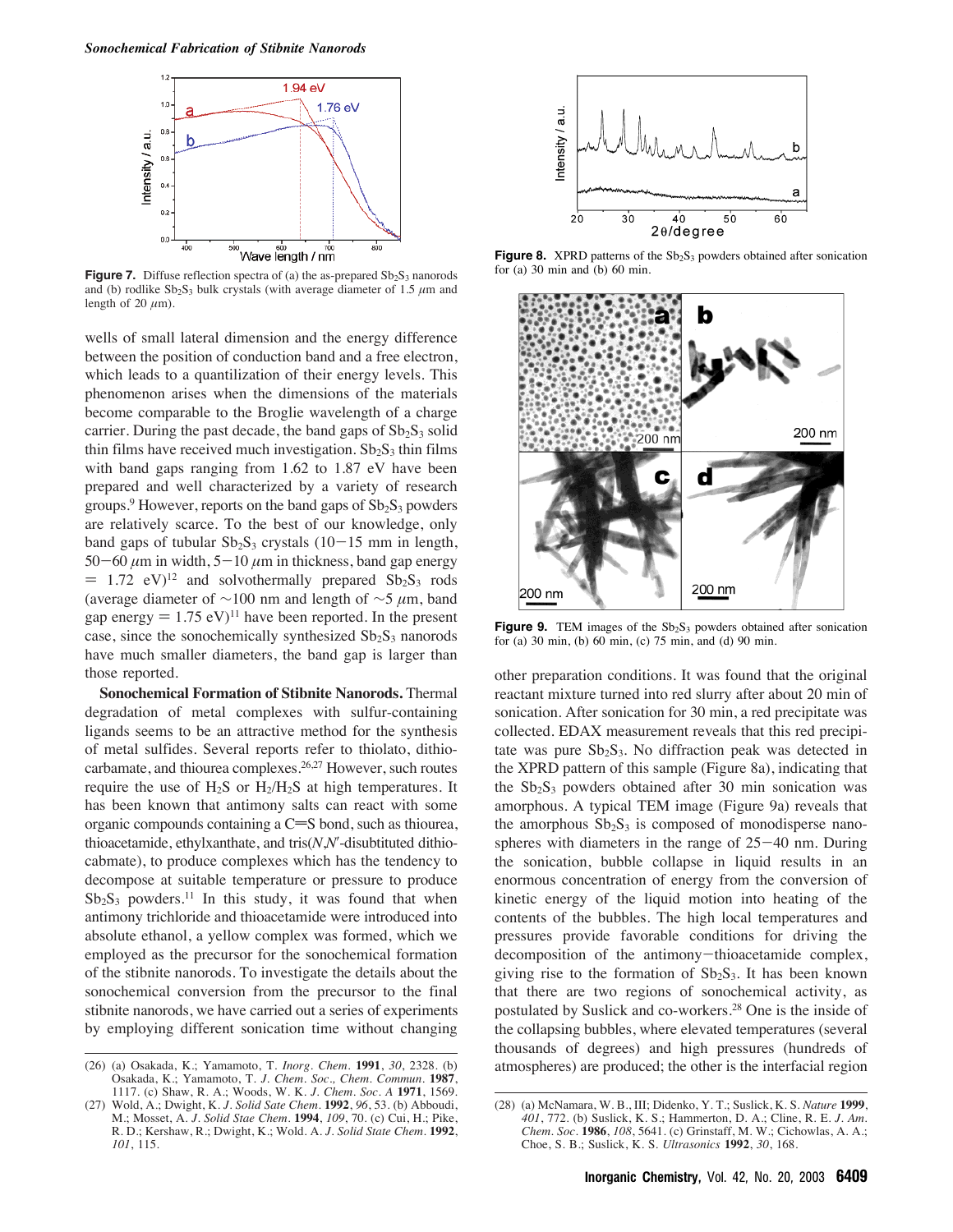**Table 1.** Sb<sub>2</sub>S<sub>3</sub> Powders Obtained after Sonication for Different Times

| sonication time, s | crystalline phase  | morphology                 | mean dimens, nm | band gap, eV |
|--------------------|--------------------|----------------------------|-----------------|--------------|
| 30                 | amorphous          | monodisperse nanospheres   | 30              | 2.45         |
| 60                 | orthorhombic phase | irregular short nanorods   |                 | .99          |
| 90                 | orthorhombic phase | needle-shaped nanowhiskers | $35 \times 500$ | . 85         |
| 120                | orthorhombic phase | regular nanorods           | $30 \times 250$ | .94          |

between the cavitation bubbles and the surrounding bulk solution. Though the temperature in the interfacial region is much lower than the interior of the collapsing bubbles, it is still high enough to rupture chemical bonds and induce a variety of reactions. If the reaction takes place inside the collapsing bubbles, the product obtained is amorphous as a result of the extremely rapid cooling rate ( $>10^{10}$  K/s) which occurs during the collapse. On the other hand, if the reaction takes place within the interfacial region, one would expect to get nanocrystalline products.28,29 In the present case, since amorphous  $Sb_2S_3$  powders were obtained, we propose that the formation of  $Sb_2S_3$  probably occurs inside the collapsing bubbles.

We have also carried out experiments by prolonging the sonication time (Table 1). It was observed that the color of the slurry changed gradually from red into dark brown after 45 min of sonication, indicating the formation of crystalline  $Sb_2S_3$  powders.<sup>30</sup> This was proven by the results of the XPRD measurements. As obviously indicated in Figure 8b, the  $Sb_2S_3$ powders obtained after 60 min of sonication crystallize in a pure orthorhombic structure. It is noteworthy that the amorphous  $Sb_2S_3$  nanospheres converted into irregular short nanorods after sonication for 60 min. The dimensions of these irregular nanorods increased gradually with the prolongation of sonication time, as can be obviously seen in the TEM images (Figure 9b-d). After sonication for 90 min, regular needle-shaped nanowhiskers with diameters of 30-45 nm and lengths over 500 nm could be obtained. High-intensity ultrasound irradiation was found to play a critical role in the crystallization of the amorphous  $Sb_2S_3$  and the preferential 1D growth of the  $Sb_2S_3$  nanocrystals. During ultrasound irradiation of liquid-powder slurries, cavitations and shock waves it creates can accelerate solid particles to high velocities.31 The interparticle collisions that result are capable of inducing striking changes in morphology, composition, and reactivity of the solids. During the interparticle collisions, the particles can be driven together at sufficiently high speeds to induce effective melting at the point of collision. The energy generated during collision can induce the crystallization of the amorphous  $Sb_2S_3$  particles. In the process of crystallization,  $Sb_2S_3$  presents a preferential 1D growth along the (001) crystal face. It was reported that temperature, pressure, and reaction time played important roles in the solvothermal fabrication of submicron- or nanoscale-sized  $Sb_2S_3$  rods.<sup>11</sup> Only when the reaction was carried out in sealed systems at temperatures of above 393 K where high pressures were available and only when the reaction time

was over 6 h could  $Sb_2S_3$  rods be formed. Otherwise only irregular particles could be obtained. In this study, we applied ultrasound irradiation to induce the 1D growth of the  $Sb_2S_3$ nanocrystals and it was found that  $Sb_2S_3$  nanowhiskers could be successfully prepared in an open system. The transient high-temperature and high-pressure field produced during ultrasound irradiation provide a favorable environment for the 1D growth of the  $Sb_2S_3$  nanocrystals, though the bulk solution surrounding the collapsing bubbles is at ambient temperature and atmospheric pressure. To make a comparison, we have also carried out the reaction with vigorous electromagnetic stirring at room temperature instead of ultrasound irradiation. As a result, no  $Sb<sub>2</sub>S<sub>3</sub>$  could be obtained even after 5 h of reaction. We also failed to get  $Sb_2S_3$ nanowhiskers if the reaction mixture was refluxed under atmospheric pressure even for over 5 h. Instead, only amorphous  $Sb_2S_3$  powders could be obtained. The unusual chain-type structure of  $Sb_2S_3^{32}$  also played a critical role in the formation of the nanowiskers. Once amorphous  $Sb_2S_3$ began to crystallize, the in-situ-generated  $Sb_2S_3$  nuclei would connect with each other and self-assemble to form chaintype structures. High temperature and high pressure produced by acoustic cavitation is favorable for the self-assembly of these nuclei, leading to the 1D preferential growth of the  $Sb<sub>2</sub>S<sub>3</sub>$  nanocrystals.

It was found that an interesting phenomenon arose when the sonication time was prolonged to over 2 h. The TEM image (Figure 4a) reveals that the dimensions of the  $Sb_2S_3$ whiskers decreased conspicuously when the sonication time was prolonged to 120 min, and the needle-shaped nanowhiskers were converted into regular and uniform nanorods. The decrease in dimensions may be related to the surface corrosion and fragmentation of solids in the presence of highintensity ultrasound irradiation. The physical effects of ultrasound cavitations in liquid-solid systems are primarily responsible for the enhancement of the generation of surface damage at the liquid-solid interface by shock waves or microjets and fragmentation of friable solids to increase the surface area. The impingement of microjets or shock waves on the solid surface creates the localized erosion, which is responsible for the ultrasound cleaning and many other sonochemical effects on heterogeneous reactions. The importance of this process to corrosion phenomenon of metals and machinery has already been thoroughly reviewed.<sup>33</sup> Meanwhile, for brittle materials, especially layered inorganic sulfides and oxides, interparticle collisions can also induce fragmentation.<sup>16</sup> This can substantially increase the available surface area of the powders and thus enhance the liquid- (29) Jeevanandam, P.; Koltypin, Y.; Gedanken, A.; Mastai, Y. *J. Mater.*

*Chem.* **2000**, *10*, 511.

<sup>(30)</sup> In *Handbook of Chemical Reagent*s, 2nd ed.; Shanghai Science and Technology Press: Shanghai, China, 1985; p 122.

<sup>(31)</sup> Doktycz, S. J.; Suslick, K. S. *Science* **1990**, *247*, 1067.

<sup>(32)</sup> Wells, A. F. In *Inorganic Structure Chemistry*; Wiley: New York, 1977; Chapter 20, p 907.

<sup>(33)</sup> Preece, C. M.; Hansson, I. L. *Ad*V*. Mech. Phys. Surf.* **1981**, *1*, 199.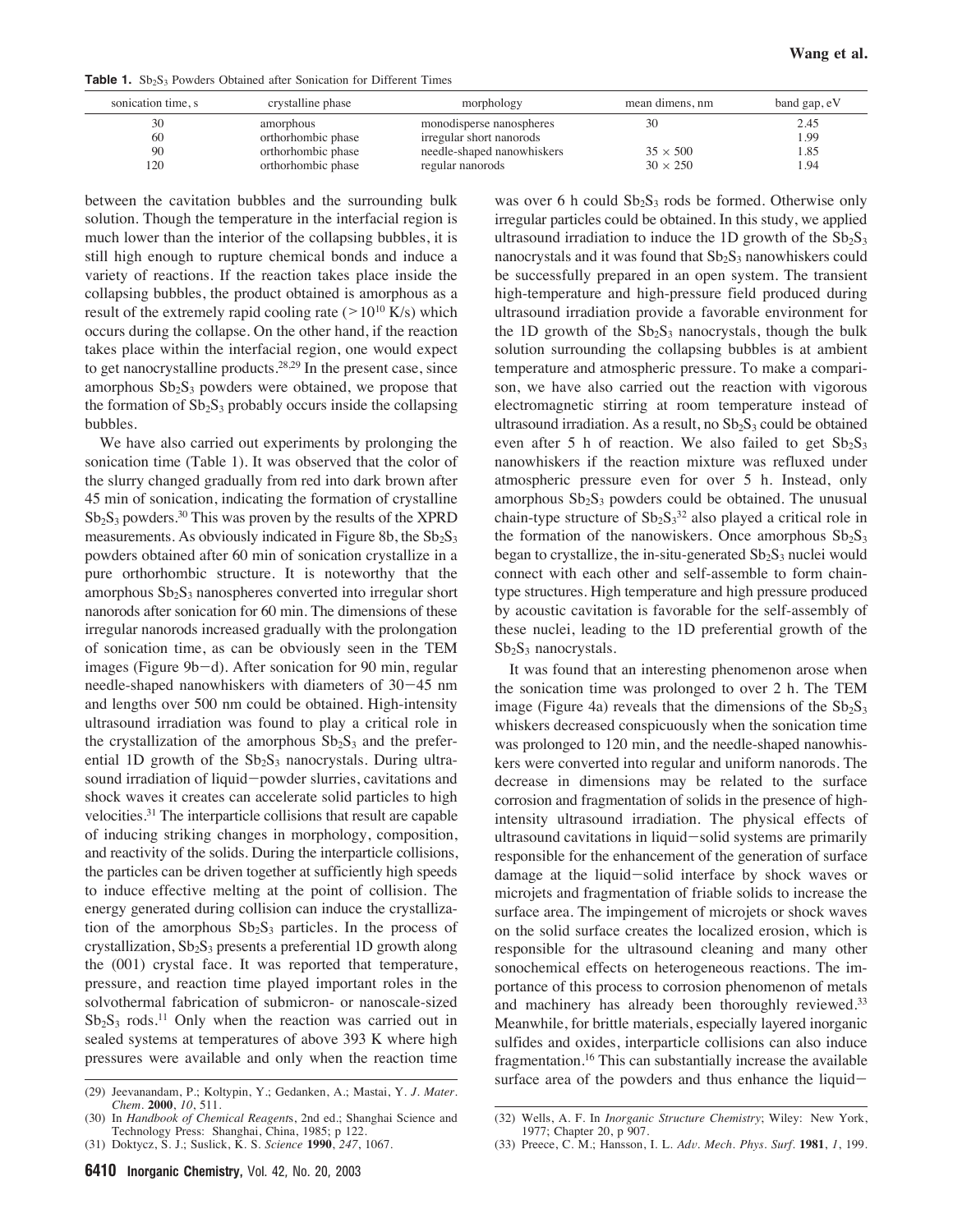

**Figure 10.** Diffuse reflection spectra of the  $Sb_2S_3$  powders obtained after sonication for (a)  $30 \text{ min}$ , (b)  $60 \text{ min}$ , and (c)  $90 \text{ min}$ .

solid reactions. As mentioned above, since the interparticle collisions are both responsible for the crystal growth and the corrosion/fragmentation of the crystalline solids, the growth and corrosion/fragmentation of the  $Sb<sub>2</sub>S<sub>3</sub>$  nanocrystals coexisted and competed with each other during sonication in such a liquid-solid heterogeneous system. To make further investigations, the sonication time was even prolonged to 180 and 240 min. However, it was found that the size and morphology of  $Sb_2S_3$  nanorods kept almost unchanged. Therefore, we may draw the conclusion that an equilibrium between the growth and corrosion/fragmentation of the  $Sb_2S_3$ nanorods has been established after sonication for 120 min and the as-prepared stibnite nanorods have become stable in such a sonochemical environment.

Figure 10 shows the diffuse reflection spectra of the stibnite powders obtained after sonchemical reaction for different periods of time. The band gaps of the  $Sb<sub>2</sub>S<sub>3</sub>$  powders obtained after sonication for 30, 60, and 90 min were calculated to be 2.45, 1.99, and 1.85 eV, respectively. It is noteworthy that when the amorphous  $Sb_2S_3$  was converted into crystalline powders, the absorption edge conspicuously red-shifted and the band gap decreased significantly. It is interesting to note that the band gap of this material decreases with the amorphous-crystalline transition of the powders. A similar decrease in band gaps has been observed previously in the same material and some other chalcogenides.<sup>8,9</sup> Mahanty et al. $8<sup>b</sup>$  and Yang et al.<sup>11</sup> reported that this could be attributed to the higher degree of crystallinity and the increase in the grain size due to the amorphous-crystalline transition. The band gap of the  $Sb_2S_3$  obtained after 60 min of sonication is larger than that of the product obtained after 90 min, which is in accordance with the rule that the band

gap of nanosized semiconductors decreases with the increase of dimensions. We have also noticed that the band gap value of the  $Sb_2S_3$  nanowhiskers (90 min product) is smaller than that of the nanorods obtained after 120 min. This can be attributed to the decrease in dimensions of the  $Sb_2S_3$ nanocrystals due to the surface corrosion and fragmentation caused by ultrasound irradiation.

## **Conclusions**

In summary, a novel sonochemical method for the fabrication of  $Sb_2S_3$  nanorods has been successfully established by sonicating an ethanolic solution containing antimony trichloride and thioacetamide under ambient air. The composition, morphology, dimensions, microstructures, and optical properties are characterized. The details about procedure of the sonochemical formation of the  $Sb_2S_3$  nanorods are also investigated. Carrying out experiments with different sonication times allows  $Sb_2S_3$  with different crystallinity, dimensions, and morphologies, including amorphous nanospheres, crystalline irregular short rods, regular needle-shaped nanowhiskers, and regular nanorods, to be obtained. This sonochemical method provides a new route to fabricate  $Sb_2S_3$ nanorods which is fast, convenient, and efficient. It is also promising to be extended to the fabrication of some other nanoscale 1D functional inorganic materials.

**Acknowledgment.** This work is supported by the National Natural Science Foundation of China (Grant Nos. 50072006 and 90206037), the Jiangsu Advanced Science and Technology Program of PR China (BG 2001039), the Doctoral Foundation of Ministry of Education of China (20020284022), and "863" Project (No. 2003AA302740). The authors thank Mr. Jianmin Hong and Ms. Xiaoshu Wang from the Modern Analytic Center at Nanjing University for their help in TEM and XPS measurements. Kind assistance offered by Mr. Shu Xu, Ms. Wenbo Zhao, and Mr. Yu Zhao from the Department of Chemistry at Nanjing University is also gratefully acknowledged.

**Supporting Information Available:** The selected area EDAX pattern of the  $Sb_2S_3$  nanorods depicted in Figure 3, a typical SEM image, and the preparation procedure of the rodlike  $Sb_2S_3$  bulk crystals whose diffuse reflection spectrum is shown in Figure 7b. This material is available free of charge via the Internet at http://pubs.acs.org.

IC0342604